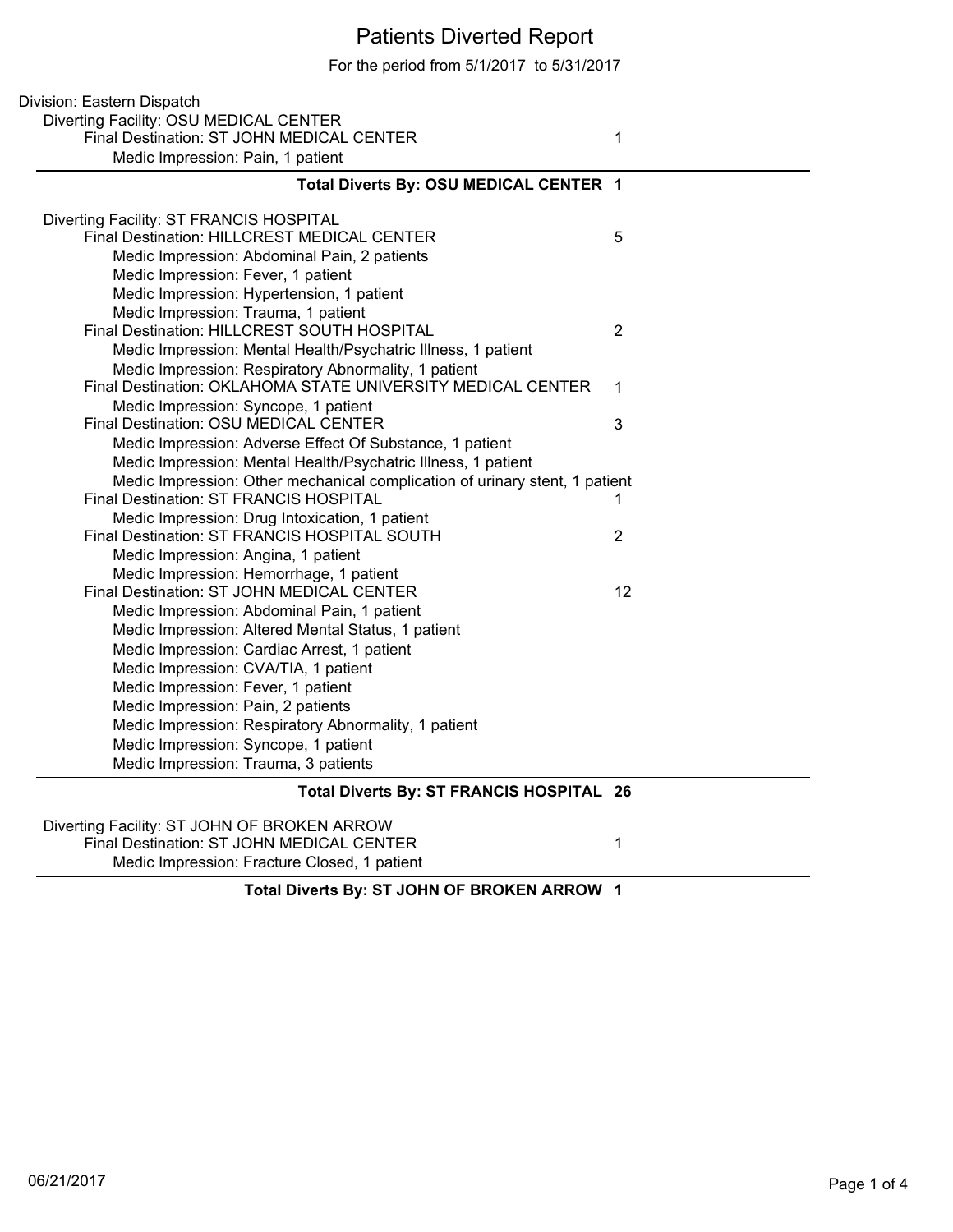| Division: Western Dispatch                                                                                         |                |
|--------------------------------------------------------------------------------------------------------------------|----------------|
| Diverting Facility: BAPTIST INTEGRIS MEDICAL CENTER<br>Final Destination: INTEGRIS MEDICAL CENTER - EDMOND         | 1              |
| Medic Impression: Altered Mental Status, 1 patient                                                                 |                |
| Final Destination: MERCY HEALTH CENTER<br>Medic Impression: Seizures, 1 patient                                    | 1              |
| Total Diverts By: BAPTIST INTEGRIS MEDICAL CENTER 2                                                                |                |
| Diverting Facility: MERCY HEALTH CENTER                                                                            |                |
| Final Destination: BAPTIST INTEGRIS MEDICAL CENTER                                                                 | 3              |
| Medic Impression: Hypertension, 1 patient                                                                          |                |
| Medic Impression: Syncope, 1 patient<br>Medic Impression: Trauma, 1 patient                                        |                |
| Final Destination: OKLAHOMA HEART HOSPITAL                                                                         | 1              |
| Medic Impression: Paralysis Of Limb, 1 patient                                                                     |                |
| Total Diverts By: MERCY HEALTH CENTER 4                                                                            |                |
| Diverting Facility: OKLAHOMA CITY VA HOSPITAL                                                                      |                |
| Final Destination: ALLIANCE HEALTH - DEACONESS<br>Medic Impression: Chest Pain Non-Cardiac, 1 patient              | $\overline{2}$ |
| Medic Impression: Swelling Of Limb, 1 patient                                                                      |                |
| Final Destination: BAPTIST INTEGRIS MEDICAL CENTER                                                                 | $\overline{2}$ |
| Medic Impression: Fever, 1 patient<br>Medic Impression: Swelling Of Limb, 1 patient                                |                |
| Final Destination: CANADIAN VALLEY INTEGRIS REGNL                                                                  | 1              |
| Medic Impression: Pain, 1 patient                                                                                  |                |
| Final Destination: INTEGRIS MEDICAL CENTER - EDMOND<br>Medic Impression: Chest Pain Non-Cardiac, 1 patient         | 1              |
| Final Destination: PRESBYTERIAN TOWER-OU MEDICAL                                                                   | $\overline{2}$ |
| Medic Impression: Chronic Airway Obstruction, 1 patient                                                            |                |
| Medic Impression: Mental Health/Psychatric Illness, 1 patient<br>Final Destination: SOUTHWEST INTEGRIS MEDICAL CEN | 1              |
| Medic Impression: Diabetes Mellitus Uncontrolled, 1 patient                                                        |                |
| Total Diverts By: OKLAHOMA CITY VA HOSPITAL 9                                                                      |                |
| Diverting Facility: OKLAHOMA HEART HOSPITAL                                                                        |                |
| <b>Final Destination: MERCY HEALTH CENTER</b>                                                                      | 2              |
| Medic Impression: Chest Pain Non-Cardiac, 1 patient                                                                |                |
| Medic Impression: Syncope, 1 patient                                                                               |                |
| Total Diverts By: OKLAHOMA HEART HOSPITAL 2                                                                        |                |
| Diverting Facility: OKLAHOMA HEART HOSPITAL SOUTH<br>Final Destination: NORMAN REGIONAL HOSPITAL                   | 1              |
| Medic Impression: Respiratory Abnormality, 1 patient                                                               |                |
| Final Destination: SOUTHWEST INTEGRIS MEDICAL CEN                                                                  | 1              |
| Medic Impression: Altered Mental Status, 1 patient                                                                 |                |
| Total Diverts By: OKLAHOMA HEART HOSPITAL SOUTH 2                                                                  |                |
| Diverting Facility: OU MEDICAL CENTER EDMOND                                                                       |                |
| Final Destination: PRESBYTERIAN TOWER-OU MEDICAL<br>Medic Impression: Chest Pain Non-Cardiac, 1 patient            | 1              |
| Total Diverts By: OU MEDICAL CENTER EDMOND 1                                                                       |                |
|                                                                                                                    |                |
| Diverting Facility: PRESBYTERIAN TOWER-OU MEDICAL<br>Final Destination: ALLIANCE HEALTH - DEACONESS                |                |
| Medic Impression: Other mechanical complication of urinary stent, 1 patient                                        |                |
| Final Destination: BAPTIST INTEGRIS MEDICAL CENTER<br>Medic Impression: Altered Mental Status, 1 patient           | 4              |
|                                                                                                                    |                |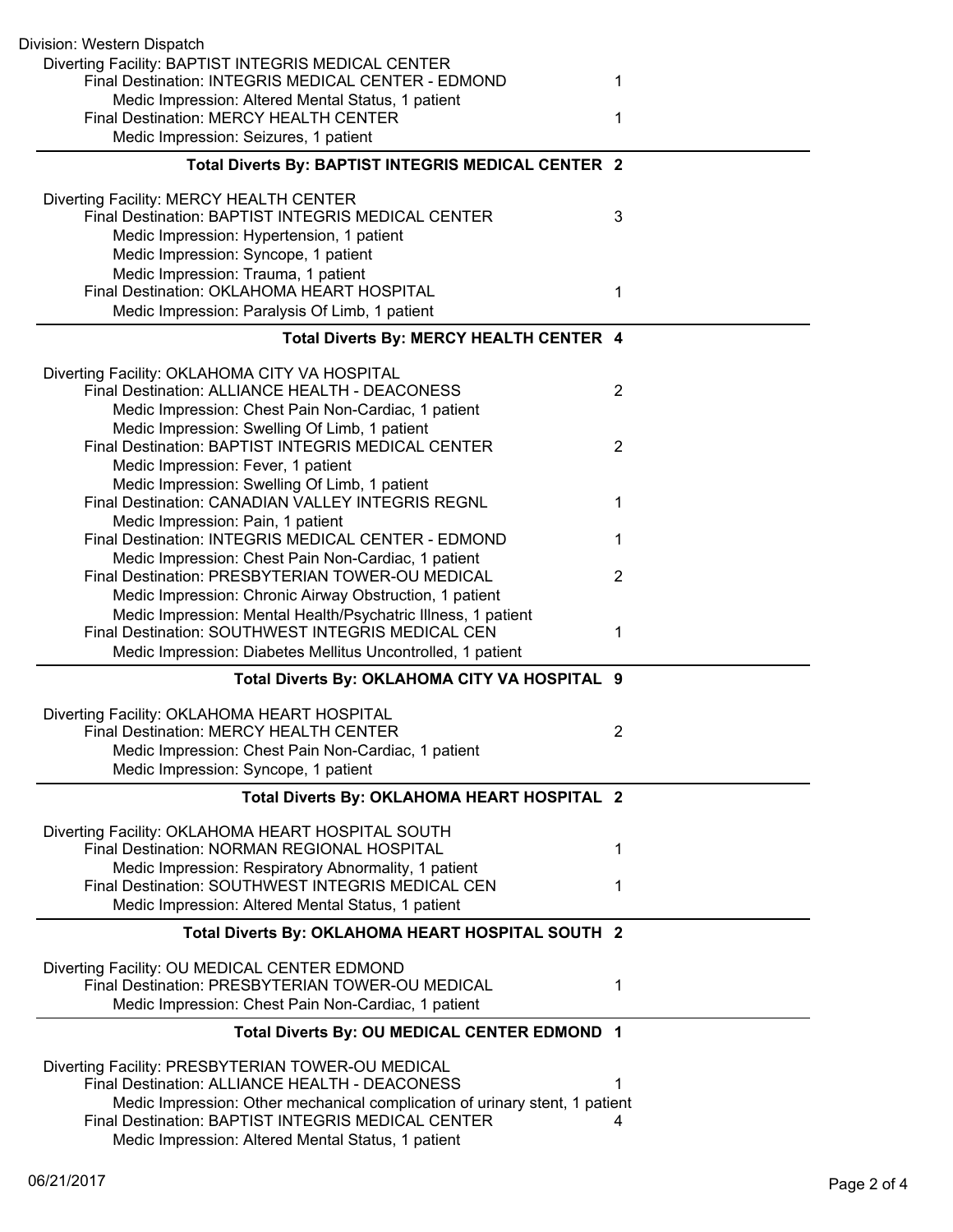| Medic Impression: Drug Intoxication, 1 patient                                                  |                |
|-------------------------------------------------------------------------------------------------|----------------|
| Medic Impression: Trauma, 2 patients                                                            |                |
| Final Destination: CANADIAN VALLEY INTEGRIS REGNL                                               | 1              |
| Medic Impression: Nausea/Vomiting, 1 patient                                                    |                |
| Final Destination: INTEGRIS MEDICAL CENTER - EDMOND                                             | 1              |
| Medic Impression: Abdominal Pain, 1 patient                                                     |                |
| Final Destination: MERCY HEALTH CENTER                                                          | 1              |
| Medic Impression: Abdominal Pain, 1 patient                                                     |                |
| Final Destination: OU MEDICAL CENTER EDMOND                                                     | 4              |
| Medic Impression: Altered Mental Status, 1 patient                                              |                |
| Medic Impression: Diabetes Mellitus Uncontrolled, 1 patient                                     |                |
|                                                                                                 |                |
| Medic Impression: Fever, 1 patient                                                              |                |
| Medic Impression: Respiratory Abnormality, 1 patient                                            |                |
| Final Destination: SOUTHWEST INTEGRIS MEDICAL CEN                                               | $\overline{2}$ |
| Medic Impression: Mental Health/Psychatric Illness, 1 patient                                   |                |
| Medic Impression: Pain, 1 patient                                                               |                |
| Final Destination: ST ANTHONYS HOSPITAL                                                         | 5              |
| Medic Impression: Fever, 1 patient                                                              |                |
| Medic Impression: Injury, 1 patient                                                             |                |
| Medic Impression: Pain, 1 patient                                                               |                |
| Medic Impression: Respiratory Abnormality, 2 patients                                           |                |
|                                                                                                 |                |
| Total Diverts By: PRESBYTERIAN TOWER-OU MEDICAL 19                                              |                |
|                                                                                                 |                |
| Diverting Facility: SOUTHWEST INTEGRIS MEDICAL CEN                                              |                |
| Final Destination: BAPTIST INTEGRIS MEDICAL CENTER                                              | 6              |
| Medic Impression: Altered Mental Status, 2 patients                                             |                |
| Medic Impression: Hypotension, 1 patient                                                        |                |
| Medic Impression: Syncope, 1 patient                                                            |                |
| Medic Impression: Trauma, 2 patients                                                            |                |
| Final Destination: OKLAHOMA HEART HOSPITAL SOUTH                                                | 1              |
| Medic Impression: Altered Mental Status, 1 patient                                              |                |
| Final Destination: PRESBYTERIAN TOWER-OU MEDICAL                                                | $\overline{2}$ |
| Medic Impression: Seizures, 2 patients                                                          |                |
| Final Destination: ST ANTHONYS HOSPITAL                                                         | 7              |
|                                                                                                 |                |
|                                                                                                 |                |
| Medic Impression: Abdominal Pain, 1 patient                                                     |                |
| Medic Impression: Altered Mental Status, 1 patient                                              |                |
| Medic Impression: Chest Pain Non-Cardiac, 1 patient                                             |                |
| Medic Impression: Fracture Closed, 1 patient                                                    |                |
| Medic Impression: Mental Health/Psychatric Illness, 1 patient                                   |                |
| Medic Impression: Poisoning By Drug Or Medical Substance, 1 patient                             |                |
| Medic Impression: Seizures, 1 patient                                                           |                |
| Final Destination: ST. ANTHONY HEALTHPLEX SOUTH                                                 | 1              |
| Medic Impression: Pain, 1 patient                                                               |                |
| Final Destination: WOMEN AND CHILDREN'S AT OU MED CENTER                                        | $\overline{2}$ |
| Medic Impression: Seizures, 2 patients                                                          |                |
|                                                                                                 |                |
| Total Diverts By: SOUTHWEST INTEGRIS MEDICAL CEN 19                                             |                |
|                                                                                                 |                |
| Diverting Facility: ST ANTHONYS HOSPITAL                                                        |                |
| Final Destination: BAPTIST INTEGRIS MEDICAL CENTER                                              | 1              |
| Medic Impression: Mental Health/Psychatric Illness, 1 patient                                   |                |
| Final Destination: MERCY HEALTH CENTER                                                          | 1              |
| Medic Impression: Trauma, 1 patient                                                             |                |
| Final Destination: PRESBYTERIAN TOWER-OU MEDICAL                                                | 1              |
| Medic Impression: Alcohol Abuse, 1 patient                                                      |                |
| Total Diverts By: ST ANTHONYS HOSPITAL 3                                                        |                |
|                                                                                                 |                |
| Diverting Facility: ST. ANTHONY HEALTHPLEX EAST                                                 |                |
| Final Destination: ST ANTHONYS HOSPITAL<br>Medic Impression: Respiratory Abnormality, 1 patient | 1              |